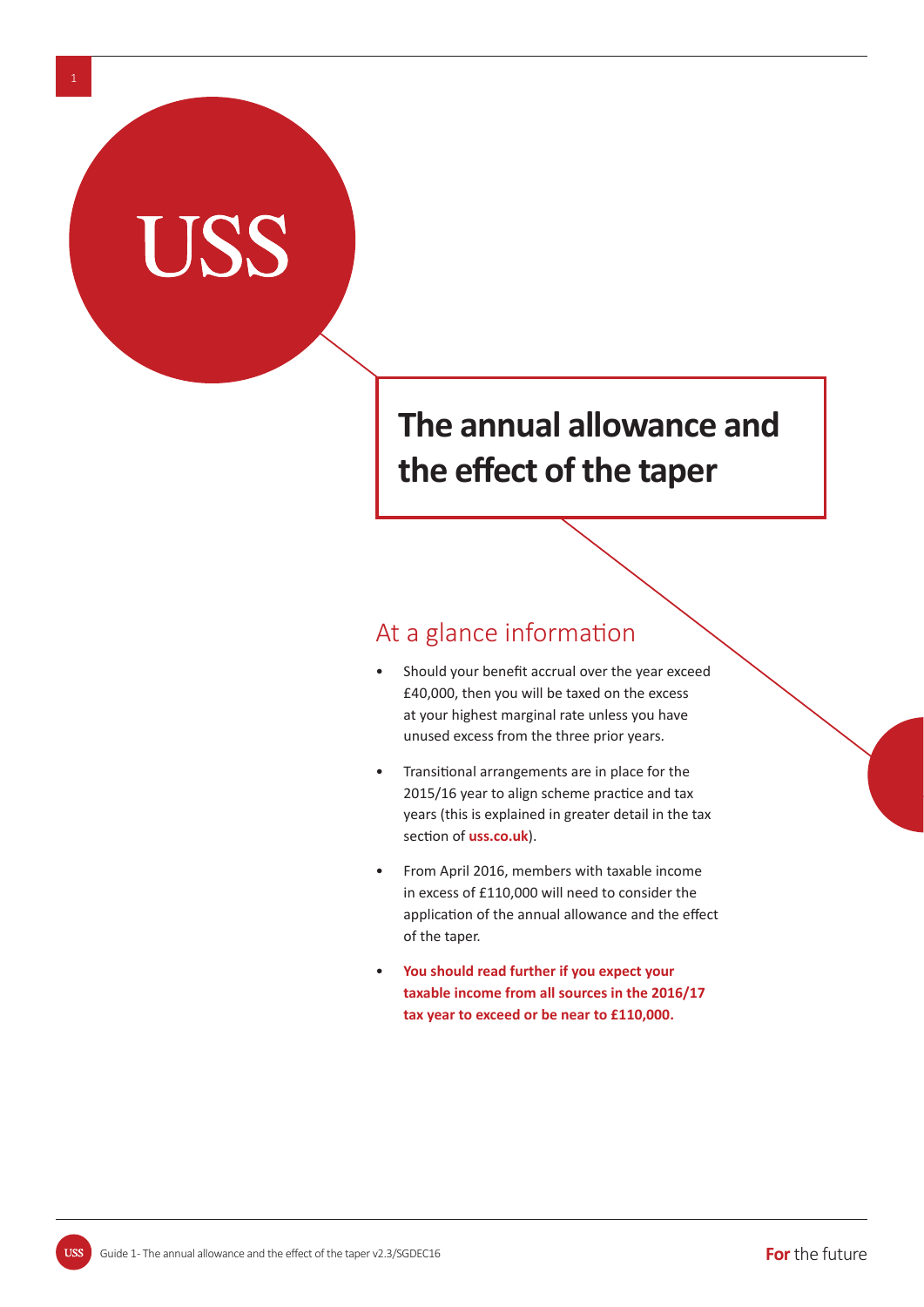# **The annual allowance and the eff ect of the taper**

### What is the annual allowance?

Members are restricted in the amount of tax preferential pension benefits that can be accrued in a tax year by the annual allowance (AA). The table below shows that there isn't a single AA and your income or indeed the way in which you draw benefits can affect the amount you can accrue in a tax year.

| <b>Annual allowance</b>                                                | Amount                                                      | <b>Application</b>                                                                                    |
|------------------------------------------------------------------------|-------------------------------------------------------------|-------------------------------------------------------------------------------------------------------|
| Standard annual<br>allowance                                           | £40,000<br>per annum                                        | Accrual in excess of<br>£40,000 is taxed at<br>your highest<br>marginal rate.                         |
| Tapered annual<br>allowance<br>(effective from<br>6 April 2016)        | £40,000<br>per annum<br>reducing to<br>£10,000 per<br>annum | The taper applies for<br>"adjusted income" over<br>£150,000 per annum.                                |
| Money Purchase<br>annual allowance<br>(effective from<br>6 April 2015) | £10,000<br>per annum                                        | Applies when a<br>member makes specific<br>withdrawals from a<br>defined contribution<br>arrangement. |

### How the AA taper will apply

The level of annual allowance is tapered, which means the amount of pension saving which attracts tax relief lowers as your income increases.

You could have a lower annual allowance if your taxable income, which HMRC refers to as your 'threshold income', is over £110,000 during the tax year - you should include property and investment income, for example. If that is the case, a further test is triggered to calculate your 'adjusted income.'

The definitions of these two key income measures are:

| <b>Threshold income</b>                  | <b>Adjusted income</b>       |
|------------------------------------------|------------------------------|
| Broadly this is taxable income           | Broadly this is threshold    |
| from all sources plus:                   | income, plus:                |
| • Any income sacrificed                  | • The 'value' of your        |
| under a salary sacrifice                 | employer contribution to any |
| arrangement entered into on              | defined benefit arrangement, |
| or after 9 July 2015 <sup>1</sup> minus; | plus any employer            |
| • Pension contributions paid             | contributions to a defined   |
| from taxed earnings <sup>2</sup>         | contribution arrangement.    |

If your adjusted income exceeds £150,000 then the annual allowance reduces by £1 for every £2 of income until this drops to £10,000.

| <b>Adjusted income</b> | <b>Annual allowance</b> |
|------------------------|-------------------------|
| £210,000               | £10,000                 |
| £200,000               | £15,000                 |
| £190,000               | £20,000                 |
| £180,000               | £25,000                 |
| £170,000               | £30,000                 |
| £160,000               | £35,000                 |
| £150,000               | £40,000                 |

<sup>2</sup> For example you might pay contributions to a personal pension outside USS that uses a "relief at source" mechanism.

 $1$  HMRC have yet to define the precise meaning of this. If a member had an existing salary sacrifice arrangement that reduced taxable income from £120,000 to £100,000, the working assumption is that the £100,000 is relevant for threshold income.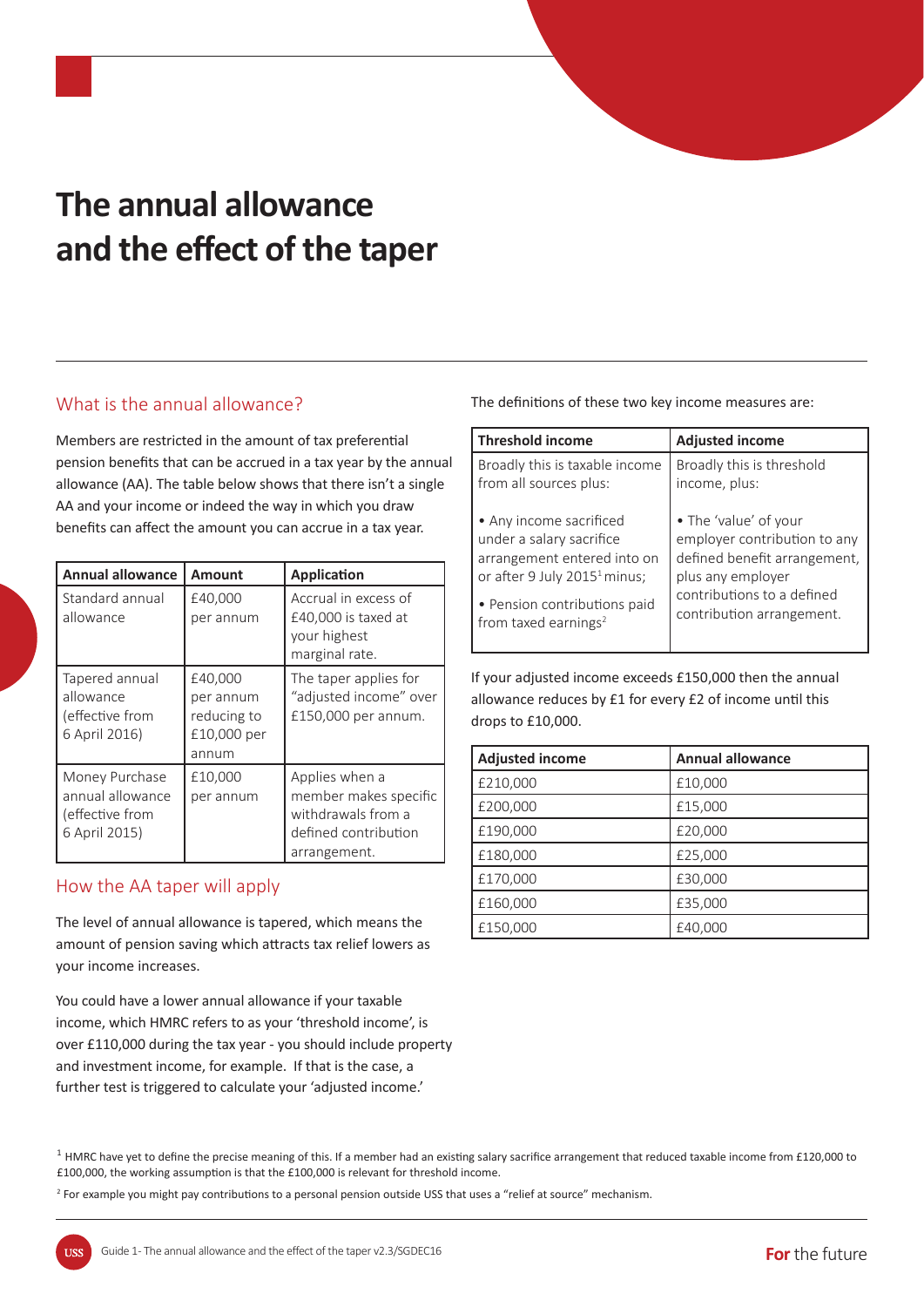A particular difficulty in planning your pension arrangements, is that you may be unlikely to know your threshold income and indeed your adjusted income until the end of the tax year; which is too late to make arrangements for that year. You will therefore need to make a best estimate of your taxable income when considering these matters.

You are also likely to require the trustee company to provide you with information on your adjusted income as the 'value' of your employer contribution is not simply the amount paid to the scheme.

#### **If my taxable income exceeds £110,000 how will I know whether the taper will apply?**

The answer to this question is that you will not know for sure whether the taper will apply, or what the quantum of any reduction to the AA will be until the end of the tax year when an accurate calculation can be undertaken.

You can however estimate the figures with a view of your taxable income for the year and assistance from the trustee company to estimate the adjusted income figure. For the purpose of this mini factsheet we have estimated the adjusted income figure for illustration. A number of simplifying assumptions are made, but crucially we have assumed that your salary for USS purposes represents the only income you receive.

To explain what is happening in the illustrations below, the salaries are over £110,000 (threshold income) and therefore the test for the taper is triggered. That means that there is a calculation of adjusted income required *i.e.* your employer's contribution to your USS pension benefits must be added to the threshold income and that leads to the adjusted income figure. The AA is tapered where adjusted income exceeds £150,000.

As you can see from *Example 1* it is not the case that you will always have a tapered AA where you have exceeded threshold income definition. Numbers are rounded and the indicative tax charge is an illustration only.

#### Further information

USS is unable to accurately calculate the tapered annual allowance as the final calculations can only be undertaken accurately by the member after the end of the tax year when all relevant earnings are known.

Your pensions contact at your institution will be able to provide you with further assistance in relation to your pension benefits and USS can assist with estimated figures should you require them but specialist independent advice may be required. HMRC guidance for pension scheme trustees and providers is expected later in 2016.